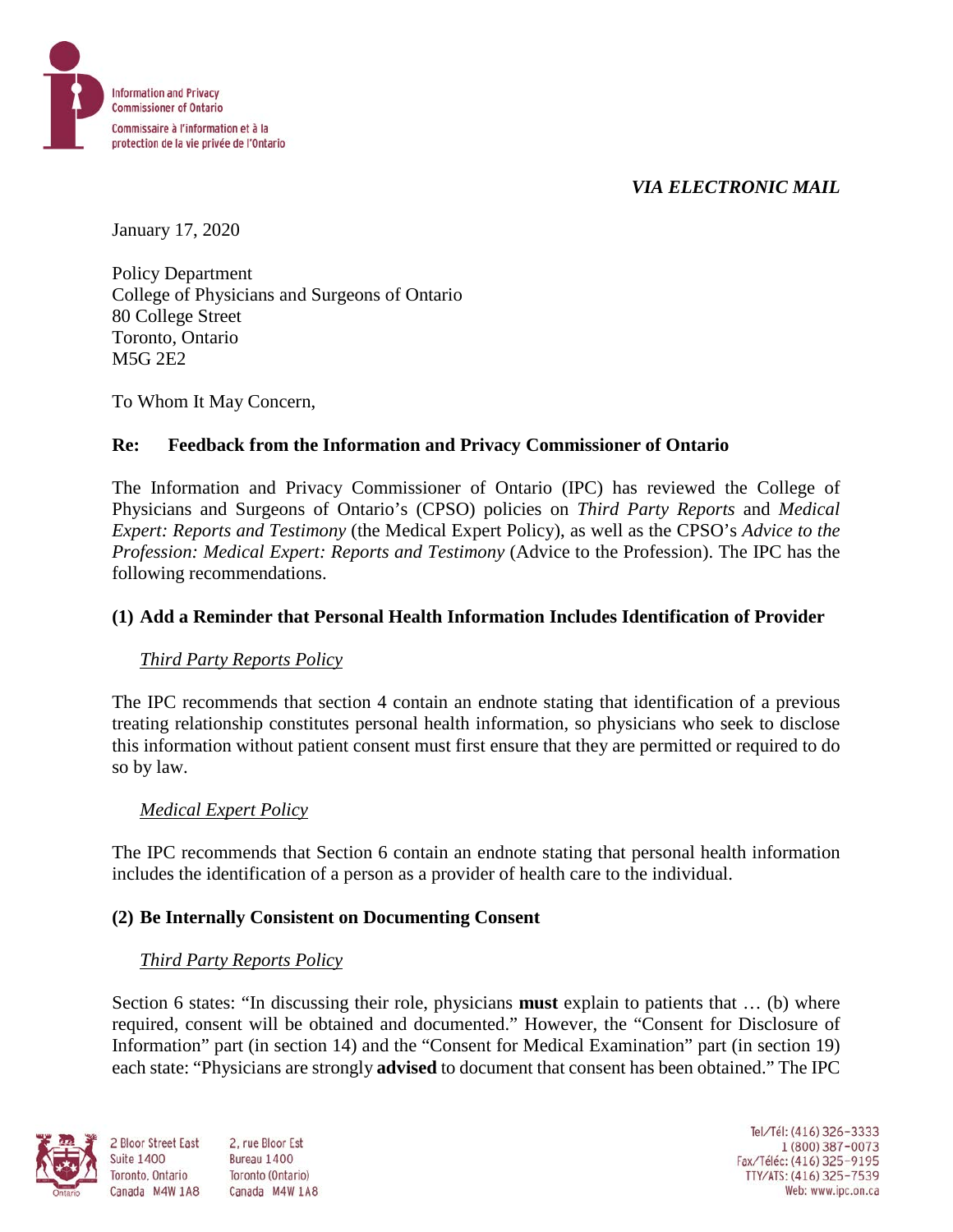recommends changing "are strongly **advised** to" to "**must**" in sections 14 and 19 in order to make these sections consistent with section 6.

### **(3) Clarify When Consent is Required**

## *Third Party Reports Policy*

Section 12 states: "Physicians **must** obtain appropriate consent for disclosing personal health information to the third party." However, the *Personal Health Information Protection Act, 2004* (*PHIPA*) permits certain disclosures of personal health information to a third party without the individual's consent. This concept is reflected in the Medical Expert Policy, whose section 10 requires physicians to ensure that proper consent has been obtained unless they are permitted or required by law to use and disclose the information. The IPC recommends that in section 12 of the Third Party Reports Policy, the phrase ", where required," be added after "Physicians **must** obtain appropriate consent."

### *Medical Expert Policy*

Section 10 states: "Where physicians are asked to review the personal health information of a specific individual, they **must** ensure that proper consent has been obtained to use to use [*sic*] and disclose that information in their report and/or testimony, unless …" The IPC recommends adding the phrase "and/or to obtain personal health information by performing a medical examination" after the word "individual" and deleting the second "to use." Additionally, we recommend that in the second sentence of endnote 6, "disclosure" be changed to "collection, use, and disclosure" in order to match the first sentence of the endnote, which refers to when physicians may "collect, use and disclose" personal health information.

### *Advice to the Profession*

The IPC recommends that, in the final sentence in the section on "When will consent for obtaining, using or disclosing personal health information be required?", the phrase "use and disclose" be changed to "collect, use, and disclose."

### **(4) Add References to Substitute Decision-makers**

### *Third Party Reports Policy*

Section 41 discusses what the independent medical examiner must do "before disclosing the findings to the examinee" when the examination is in the context of a legal proceeding in particular. The IPC recommends adding the phrase "or their substitute decision maker" to the end of section 41 in order to make this section consistent with section 38.

### *Medical Expert Policy*

Endnote 6 states in part: "Where personal health information is reviewed or obtained, physicians may only collect, use and disclose personal health information with the consent of the individual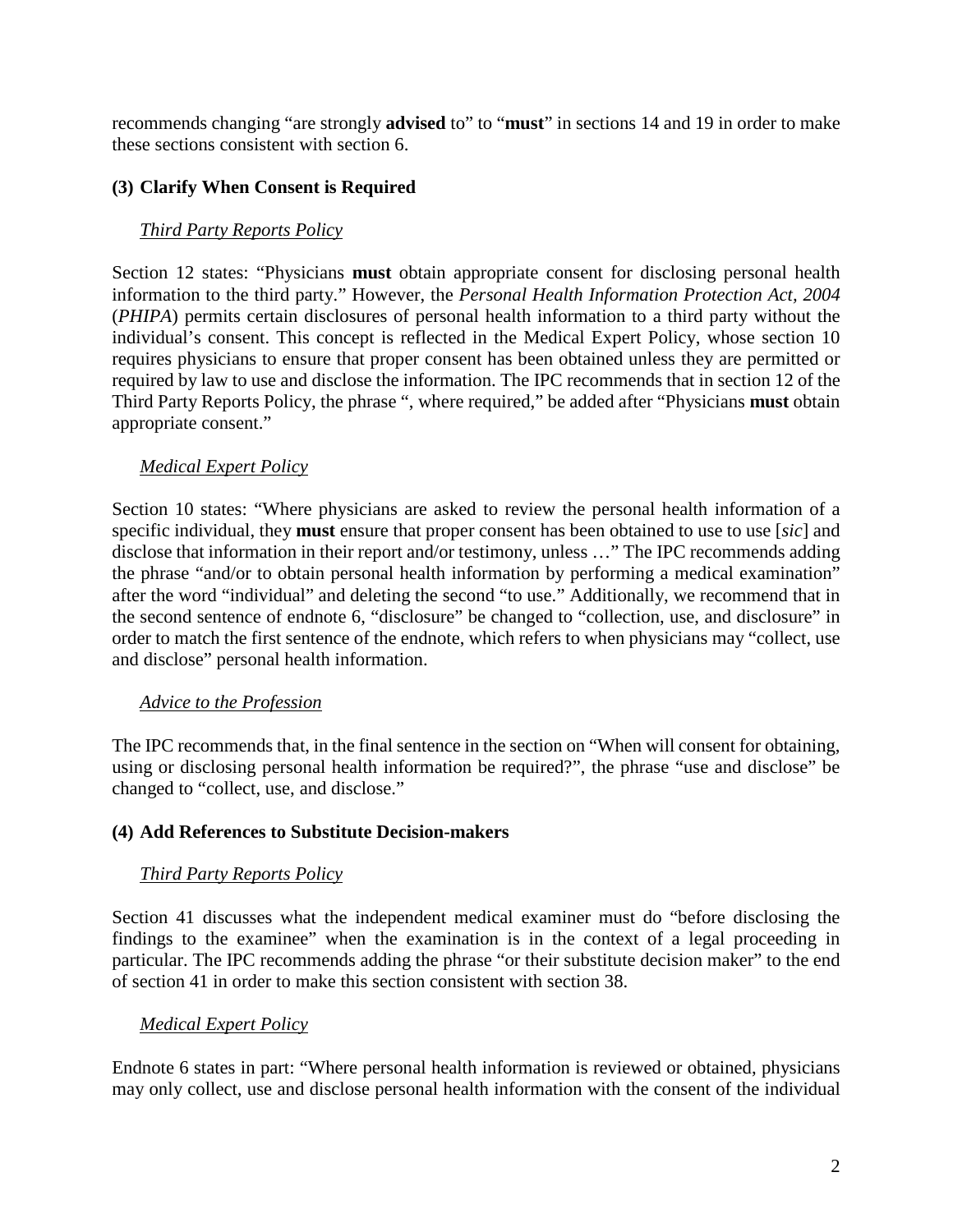to whom the personal health information relates …" The IPC recommends adding "or a substitute decision maker" after "relates." Similarly, in section 28(b)(i), we recommend changing "the individual's consent" to either "consent" or "the individual's or the substitute decision maker's consent."

## **(5) Clarify the Meaning of "Access"**

### *Medical Expert Policy*

Under the heading "Records Retention & Access," the policy states: "Generally speaking, physicians are required to retain records and provide access to that information with appropriate consent, where applicable." It is unclear whether this access refers to access by the individual who is the subject of the records (which is how the word "access" is used in *PHIPA*) or access by other parties (which would be "disclosure" in *PHIPA* terminology). The IPC recommends that the policy clarify whether it refers to access by the individual or access by others. If the former, consent is not needed, and endnote 21 should be revised so that "the disclosure of" is changed to "access to." If the latter, in the body text, "access to" should be changed to "disclosure of" in order to be consistent with *PHIPA* terminology.

## **(6) Modify How the Policy Refers to the Individual**

## *Third Party Reports Policy*

The IPC recommends adding "or examinees" after "patients" in section 6 in order to maintain consistency with how the rest of the policy refers to the individual.

### *Medical Expert Policy*

The IPC recommends changing "patient's" to "individual's" in section 28(b) in order to maintain consistency with how the rest of the "Suspicious Findings" part refers to the individual.

### **(7) Address Suspicious Findings Discovered While Reviewing Information**

### *Third Party Reports Policy*

Section 38 of this policy states: "If, in the context of an examination, the independent medical examiner discovers a suspicious finding …" The analogous section of the Medical Expert Policy addresses this context and an additional one, stating: "When examining an individual or reviewing the personal health information of an individual whom they are not treating, a physician may become aware of a suspicious finding …" The Third Party Reports Policy should also address this second context, given that the policy requires physicians to "take steps to obtain and review all available clinical notes, records and opinions relating to the patient or examinee that could impact the findings of the report ..."

Therefore, the IPC recommends that in the Third Party Reports Policy's section 38, the phrase "or in the context of a review of the examinee's personal health information" be added after the "If, in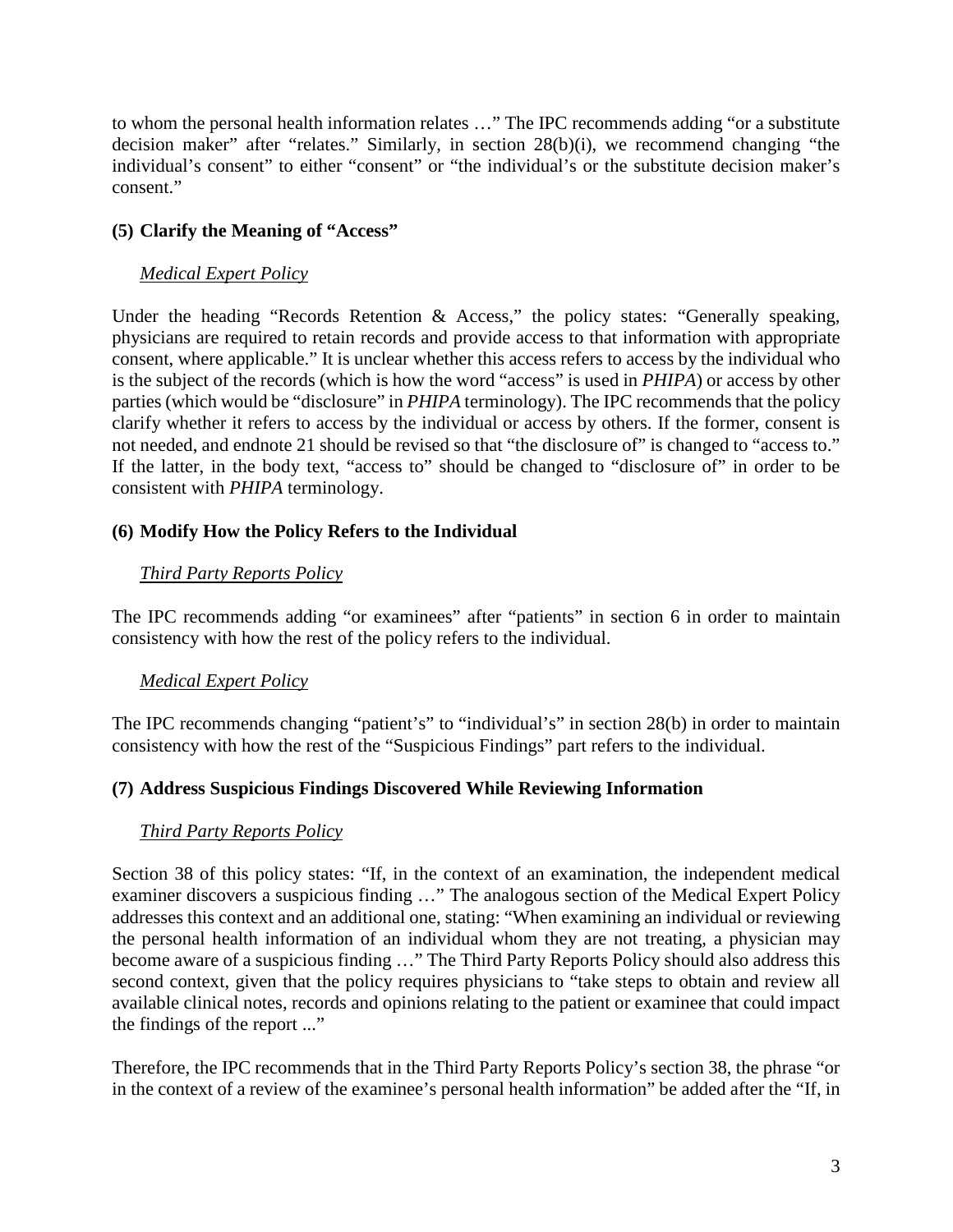the context of an examination." Similarly, we recommend that in section 41, the phrase "or review of personal health information" be added after "conducting the examination."

#### **(8) Provide Guidance on How to Proceed When Consent to Share Suspicious Finding is Not Obtained**

Both policies indicate that when non-treating physicians believe they should alert the treating physician to a suspicious finding, they are advised to seek the individual's consent to do so. However, neither policy addresses how to proceed if the non-treating physician seeks but does not obtain consent to share the information.

If the non-treating physician discovered the suspicious finding while reviewing personal health information received from a custodian, then the non-treating physician is a "recipient" under *PHIPA* and the *PHIPA* rules for recipients apply.<sup>1</sup> If the non-treating physician discovered the suspicious finding while conducting an examination of the individual, then *PHIPA* would not apply to this non-treating physician, although other laws such as the *Personal Information Protection and Electronic Documents Act, 2000* might.

### *Third Party Reports Policy*

The IPC recommends adding the phrase "When consent is obtained" at the beginning of section 40 ("Independent medical examiners are **advised** to convey the findings in written form . . ."). We recommend that the policy then supply guidance on how to proceed when consent to share the suspicious finding is not obtained.

### *Medical Expert Policy*

The IPC recommends that the policy supply guidance on how to proceed when consent to share the suspicious finding is not obtained.

#### **(9) Revise the Example of a Suspicious Finding**

#### *Medical Expert Policy*

The text preceding section 28 provides this example of a suspicious finding: "including an unexpected significant clinical finding or condition that raises serious concerns or may require essential intervention." The IPC recommends changing this example to "such as an unexpected significant clinical finding, a condition which raises serious concern or a symptom or condition which requires essential intervention" in order to match the phrasing in the Third Party Reports Policy's section 38.

 $\overline{a}$ <sup>1</sup> Note that these rules do not prohibit the recipient from disclosing information pursuant to a valid consent.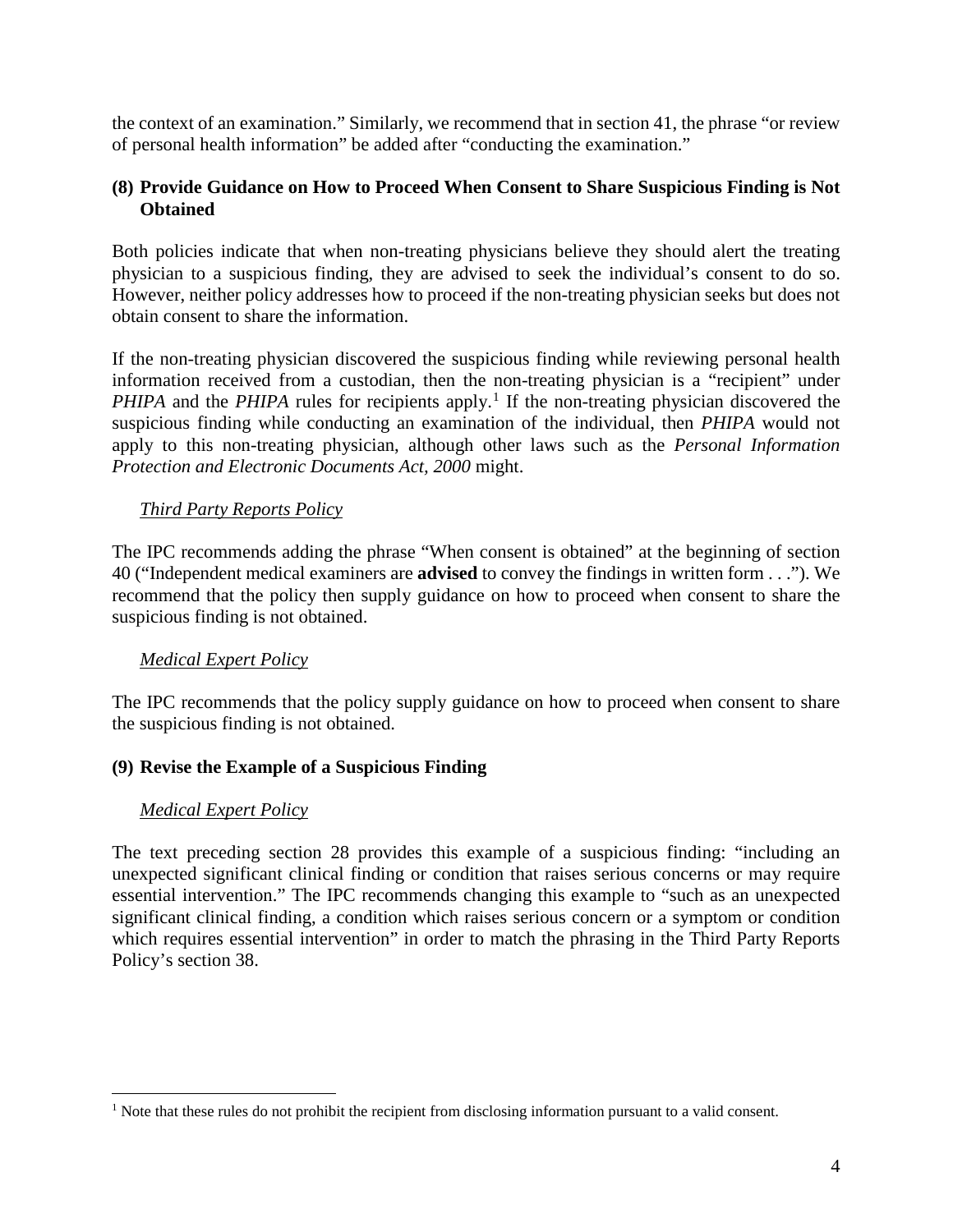### **(10) Make Various Corrections/Updates**

The IPC recommends addressing the following issues.

*Third Party Reports Policy*

- In section 7, which states in part, "Physicians are also **advised** to convey that the final outcome (for instance, decisions regarding eligibility for benefits) are not made by the physician," the phrase "are not made" should be changed to "is not determined".
- In section 18, there should be a space in "entail. This".
- In endnote 1, "c.18., Sched. A. *Patient criteria*, O. Reg. 260/18)" should be "c. 18, Sched. 2) and *Patient Criteria Under Subsection 1 (6) of the Health Professions Procedural Code*, O. Reg. 260/18".
- In endnotes 5, 7, and 10, the second period in "Sched. A." should be removed.
- In endnote 7, "*Medicine Act, 1991* S.O. 1991. C.30." should be "*Medicine Act, 1991*, S.O. 1991, c. 30".
- In endnote 8, there should be a comma after "1(1)" and "*Regulation*" should be "regulation".
- In endnote 15, there should be a space between "856/93," and "*Professional*".
- In endnote 18's first reference to O. Reg. 114/94, the second period in "c. 30." should be removed.
- Endnote 18's second reference to O. Reg. 114/94 should be changed from "O.Reg. 114/94, General, enacted under the Medicine Act, 1991, S.O. 1991, c.30., Part V., Records, s.18" to "O. Reg. 114/94, *General*, enacted under the *Medicine Act, 1991*, S.O. 1991, c. 30, Part V, Records, s. 18".

# *Medical Expert Policy*

- There should be a period at the end of endnote 6.
- In endnote 9, there should be a comma inserted before "unless" in order to match the punctuation in Rule 33.05.

# *Advice to the Profession*

- There should be a period after the sentence that ends with "unless you are permitted or required to do so by law" ( $9<sup>th</sup> Q&A$ ).
- In the 12<sup>th</sup> Q&A, the first three resources in the bulleted list are not available where one would expect to find them on the Canadian Medical Protective Association website (Advice & Publications > Browse articles > Legal and regulatory proceedings).<sup>2</sup> However, this website does have a document published June 2019 titled "Treating physician reports, IME reports, and expert opinions: The way forward."<sup>3</sup>
- In endnote 5, "Professional Misconduct" and "Medicine Act, 1991" should be italicized.

 $\overline{a}$  $\frac{2 \text{ https://www.cmpa-acpm.ca/en/advice-publications/brows-articles/legal-and-regularory-proceedings?topic=*}{3 \text{ https://www.cmpa-acpm.ca/en/advice-publications/brows-articles/2019/treating-physics/ionic=reports-impectors-}$ 

and-expert-opinions